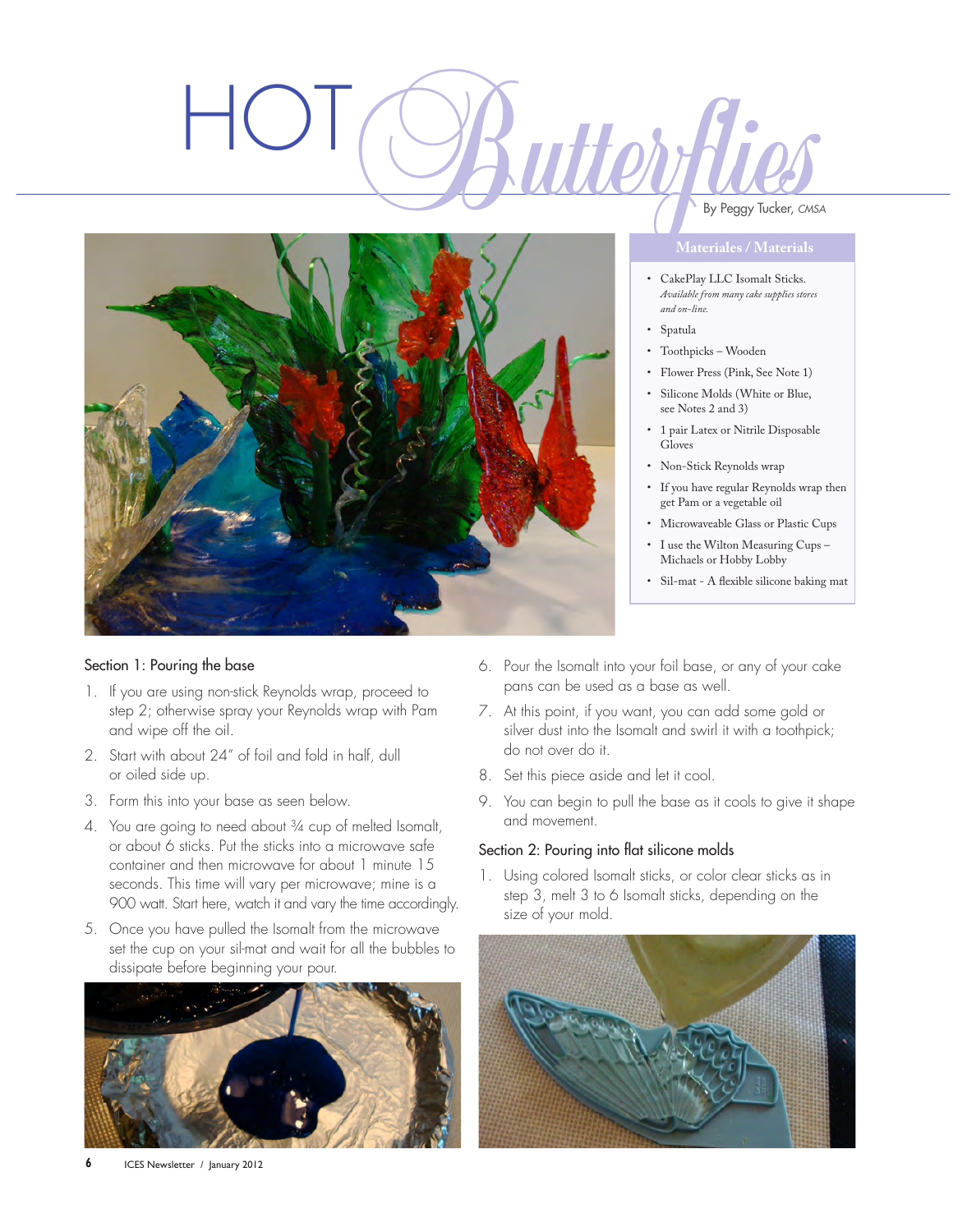- 2. Again, wait for all the bubbles to dissipate.
- 3. If you want to add color, now is the time. A drop or two will do. There will be more bubbling when adding color, that is the moisture from the color burning off. Stir thoroughly or swirl to your liking.
- 4. Begin to pour slowly into the mold, do not overfill. You can move the Isomalt into small places using a toothpick.
- 5. Once you are happy with the pour you can sprinkle dust into it if desired.



6. After about 60 to 90 seconds your piece will still be fairly warm but pliable and can be formed to give it dimension. Once formed and cooled enough to retain the shape, lay them aside to fully cool.





To make tendrils, pull a small amount of slightly cooled melted green sugar into a thin string and wrap loosely around a wooden dowel. Remove when cool.

Continue doing all your pours the same way, pour slowly, don't overfill, and use a toothpick to move the hot Isomalt around and into corners.

You can also mix your colors for more dramatic looks.



### NOTES:

- *1. Pink molds available from Sunflower Sugar Art*
- *2. White molds available from Cake Connection*
- *3. Blue molds available from the Chicago Mold School*
- *4. Any Luster Dust or Pearl Dust can be used on the dried Isomalt*
- *5. Gel paste is best for coloring the clear Isomalt one drop at a time*
- *6. The dried Isomalt pieces can also be airbrushed*
- *7. Any silicone molds can be used; look around, get creative!*

### **REMEMBER:**

**You will be working with HOT sugar, but do not be afraid, be safe!**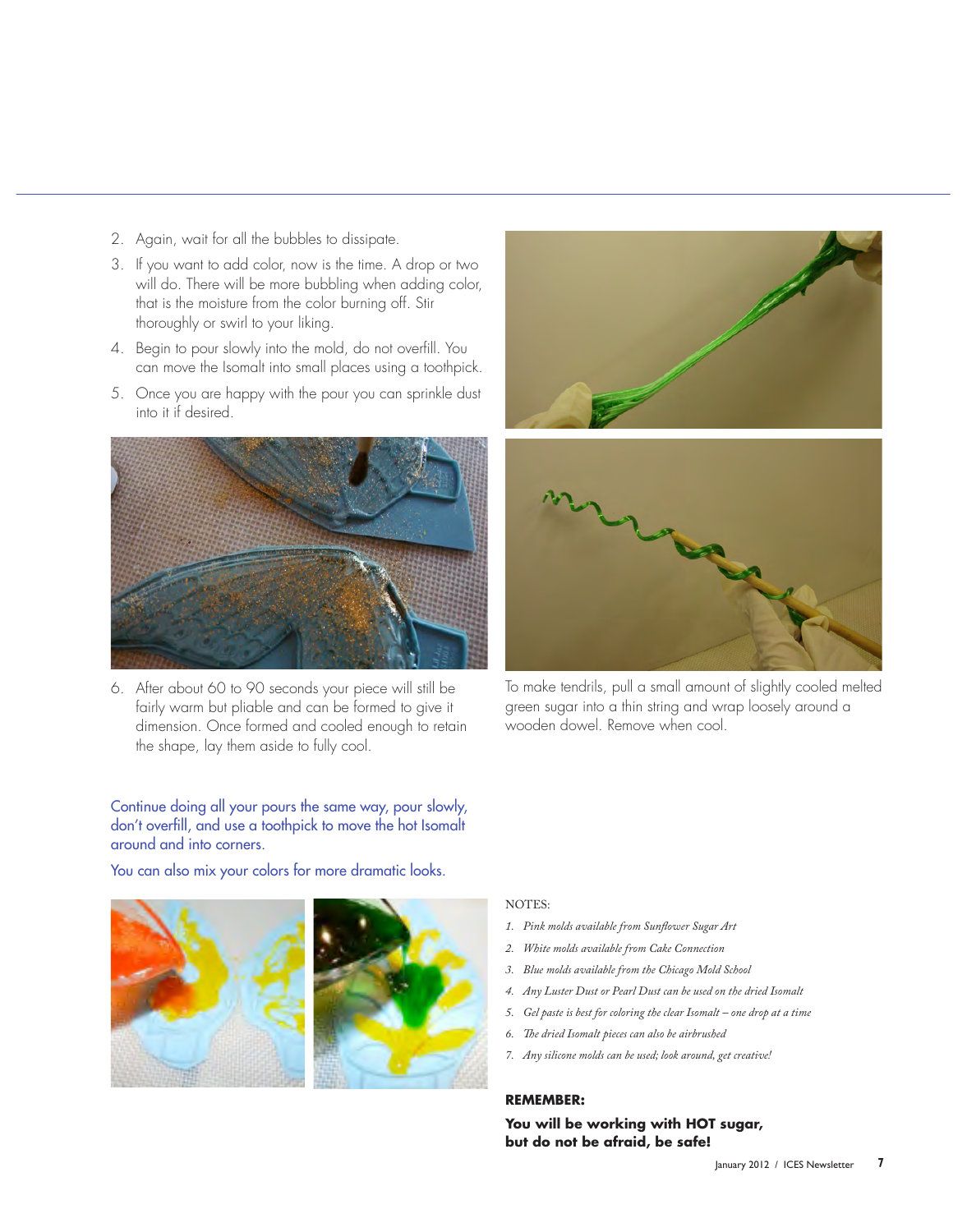

### Section 3: Pouring into 2-Part silicone molds

- 1. The trick to pouring into a 2-part mold is waiting until the Isomalt has cooled to a corn syrup consistency.
- 2. Also, only fill your mold half way.



- 3. Apply your top and press down.
- 4. It sets very fast, just a matter of seconds.



## Section 4: Assembly

- 1. Once you have all of your pieces completed and laid out, you are ready for assembly.
- 2. Put your Butterfly wings together by dipping them into your hot "glue pot", which has Clear Isomalt in it, and then press them together on the sil-mat. This will also form the body of the Butterfly.
- 3. Remove your base from the foil.
- 4. Begin dipping your pieces, one at a time, in the hot Isomalt and place them on the base where you would like.

NOTE: With Isomalt, you must have hot-to-hot in order to get a good bond, so ensure you move your piece around in order to re-warm it and to pick up extra Isomalt from the "glue pot" as you dip it. Also, dab the piece onto the base a little bit to work some of the hot Isomalt in order to ensure a good bond.